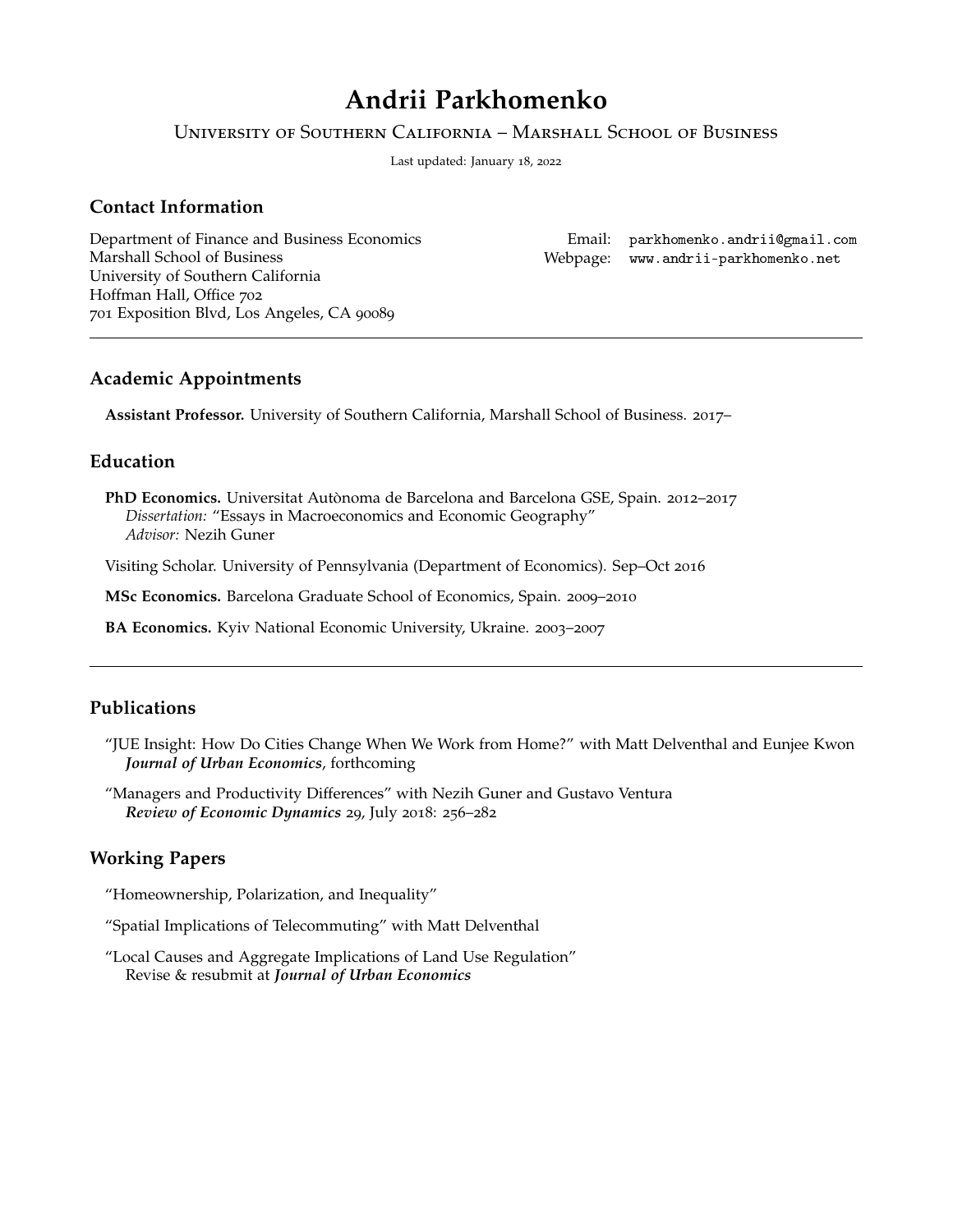#### **Selected Work in Progress**

"Zoning and the Density of Urban Development" with Matt Delventhal and Eunjee Kwon

"Aggregate and Local Effects of Migration Restrictions in China" with Shimeng Liu and Tongbin Zhang

"Agglomeration Effects and Informality: The Case of Perú" with Jorge De la Roca and Daniel Velásquez

"Unemployment Insurance and Occupational Switching" with Anna Houštecká

#### **Media and Other Writing**

["How remote working in the post-COVID-](https://www.latimes.com/opinion/story/2020-12-20/covid-los-angeles-cities-remote-work)19 era could transform L.A. and other cities." Los Angeles Times, 2020

["Managers and productivity differences,"](https://voxeu.org/article/managers-and-productivity-differences) with Nezih Guner and Gustavo Ventura. VoxEU, 2016

## **Presentations at Seminars, Workshops and Conferences**

**2022.** Structural Change and Macroeconomic Dynamics Workshop, Cagliari\* | Kansas City Fed\*

**2021.** SAEe, Barcelona | University of Nebraska | UEA North American Meeting† | SITE Urban and Housing† EEA-ESEM† | SED† | WEAI† | Barcelona GSE Summer Forum† | AREUEA National Meeting† | UEA European Meeting<sup>†</sup> | PSR Congress<sup>†</sup> | Applied Urban Modeling Global Workshop<sup>†</sup> | ASSA (2x)<sup>†</sup>

**2020.** SEA Meeting† | CSU Fullerton† | Econometric Society World Congress† | AREUEA Virtual Seminar†

**2019.** UC Irvine | NBER SI: Macro Public Finance | CEA Conference, Banff | UCLA | Midwest Macro Meetings, Athens GA | Search & Matching Conference, Oslo | USC Lusk Real Estate Symposium

**2018.** UEA Meetings, New York | Shanghai University of Finance and Economics | Fudan University | SED, Mexico City | Workshop on Urban Economics, Barcelona | AREUEA Int'l Meeting, Guangzhou | SAET, Taipei | AREUEA National Meeting, Washington DC | St Louis Fed | USC INET Macro-Housing Conference

**2017** *(excl. job market talks)*. SMU Conference on Urban and Regional Economics, Singapore | UEA Meeting, Copenhagen | Barcelona GSE PhD Jamboree | Kyiv School of Economics | RES PhD Meetings, London

**2016.** SAEe, Bilbao | University of Pennsylvania Macro Club | Philadelphia Fed | Arizona State University EEA-ESEM, Geneva | Workshop on Dynamic Macroeconomics, Vigo | Workshop in honor of Timothy Kehoe, Barcelona

**2015.** SAEe, Girona | University of Stockholm | Doctoral Workshop, University of Konstanz | EEA, Mannheim Barcelona GSE PhD Jamboree

Discussions. Online Spatial and Urban Seminar<sup>†</sup> (2021) | UEA European Meeting<sup>†</sup> (2021) | CEA Conference, Banff (2019) | UEA Meeting, New York City (2018) | Workshop on Urban Economics, Barcelona (2018) AREUEA Int'l Conference, Guangzhou (2018) | Barcelona GSE PhD Jamboree (2017) | ENTER Jamboree, Mannheim (2015) | Barcelona GSE PhD Jamboree (2015)

\* *scheduled*

† *virtual*